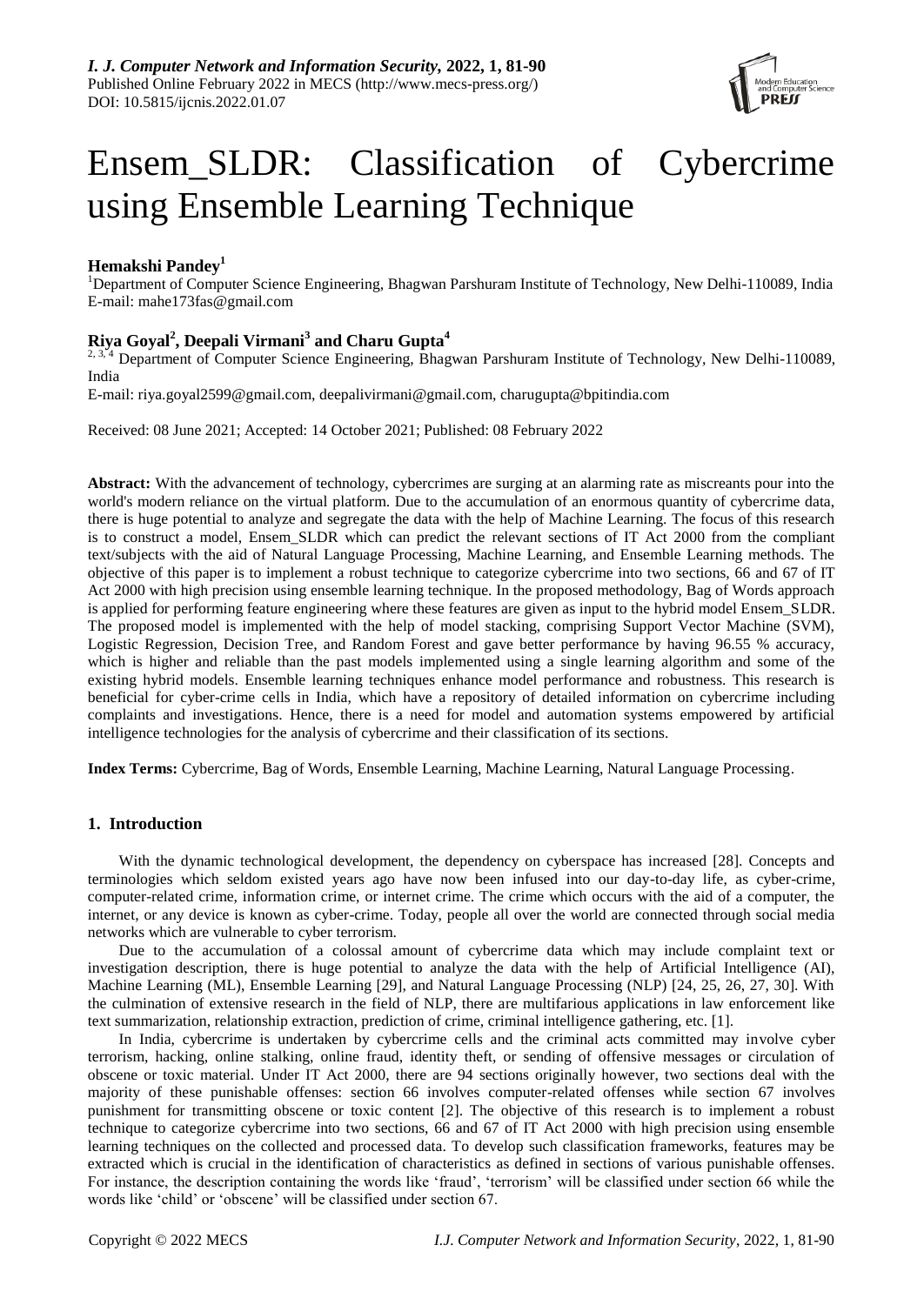In past, most of the research work deals with the classification of cybercrime offenses on the textual data which involves social media [3, 8]. However, there is a need for the extension of such methods to the law enforcement domain. At present, while registering a complaint or investigation, investigation officers may correlate the torts with the various penal codes and choose appropriate sections. This necessitates officers to have prior deep knowledge and a clear understanding of the criminal law definitions. Text classification can be very beneficial for cyber-crime cells for predicting and tagging the relevant sections to complaint text, description, and investigation reports.

*Ensem SLDR:* The proposed dual-level framework is a combination of four algorithms which include SVM, Logistic Regression, Decision Tree, and Random Forest and the model is implemented using model stacking, one of the categories of ensemble learning techniques. Hence, we call the resulting framework as Ensem\_SLDR.

In the state of the art methods, only one or two classification or learning algorithms have been used. Although the accuracy of these methods is comparable to Ensem\_SLDR, they suffer from substantial limitations of low accuracy [4, 8] and unreliability [5, 6]. The existing methods utilized single supervised learning algorithms like the Naive Bayes approach and Support Vector Machine algorithm on different cybercrime datasets, but more investigation is required using robust techniques like ensemble learning methods. Therefore, the ensemble learning approach solves the problem of low accuracy by improving model performance and has high reliability. One of the challenges concerning the classification of cybercrime in India is the availability of datasets related to complaints description and it is difficult to access such datasets due to their confidential nature. Hence, for our research, we have gathered the data from news articles for relevant sections of the IT Act 2000.

*Approach:* In this paper, we have proposed a hybrid model, Ensem\_SLDR, for the classification of cybercrime offenses. The data has been collected with applicability to sections 66 and 67 of the IT Act 2000 for India through various news reports which involve the single line description of suitable incidences and the data had been processed by labeling them into these sections. A file was created with two attributes: definition and label. A total of 288 records were processed for our experiment and study. For text classification, we have proposed Ensem\_SLDR which is implemented using NLP and ensemble learning. This hybrid framework is being developed using the technique of model stacking [7] with the combination of 4 ML algorithms and the model is trained with the relevant sections of 66 and 67 of the IT Act 2000. This framework helps in automating and categorizing cybercrime offenses and the adoption of such a method could also revolutionize many domains of law enforcement.

*Outline*: With the discussion of ML and NLP in the cybercrime domain in section 1, the literature review of extensive research work performed for text classification, ML, and ensemble learning in the area of cybercrime by previous researchers is provided in Section 2. The brief insight on the proposed work including NLP and ensemble learning techniques used for our research and study are depicted in Section 3. It also gives insights into the flow chart of the proposed model and involves three subsections: data collection, data preprocessing, and implementation. The outcome of the research on the performance of the model with other experimented models and their brief comparative analysis has been provided in Section 4. In the end, the deduced conclusion from our experiments with the future scope is presented in Section 5.

## **2. Related Work**

This section discusses the existing methodologies implemented in the domain of cybercrime classification and text classification.

Kumari et al. [8] proposed a model which was trained using two datasets i.e., the online available dataset and the pure cybercrime data from Facebook and Twitter. In their model, they made a comparison between these two datasets to infer which cybercrime data gave better classification accuracy than the online datasets. To achieve this, they used Naive Bayes as a classifier and performed sentiment analysis with the help of NLTK. The sentiment analysis of the data extracted from social media can help mitigate cyber-terrorism with the method of text classification. The approach used in their research has limitations of low accuracy. Children and teenagers are also susceptible to cyber threats which may include cyberbullying [9], obscenity, or pornography. Studies and experiments have also been carried out to classify the online chat logs for such cyber threats using machine learning algorithms [3].

Sudha & Rupa [5] presented a sequential generalized model using the different machine learning algorithms such as K-means clustering algorithm, Naive Bayes classification, and prediction analysis. They transformed the collected data into structured data by using the TFID method. They applied the clustering algorithm to collect the identical kind of data in a single cluster. They employed a classification algorithm to check the classification accuracy and then applied the prediction analysis to take preventive measures against cybercrime or to reduce cybercrime. They carried out a study to categorize cybercrime offenses based on the characteristics like incident, location, year, and harm using text mining algorithms. Such frameworks are efficacious in analyzing and predicting cybercrime on parameters like location and year. This study has few limitations. It required comparative analysis of other classification algorithms to compare accuracy. Another research was conducted on a similar model where linear SVM improved the model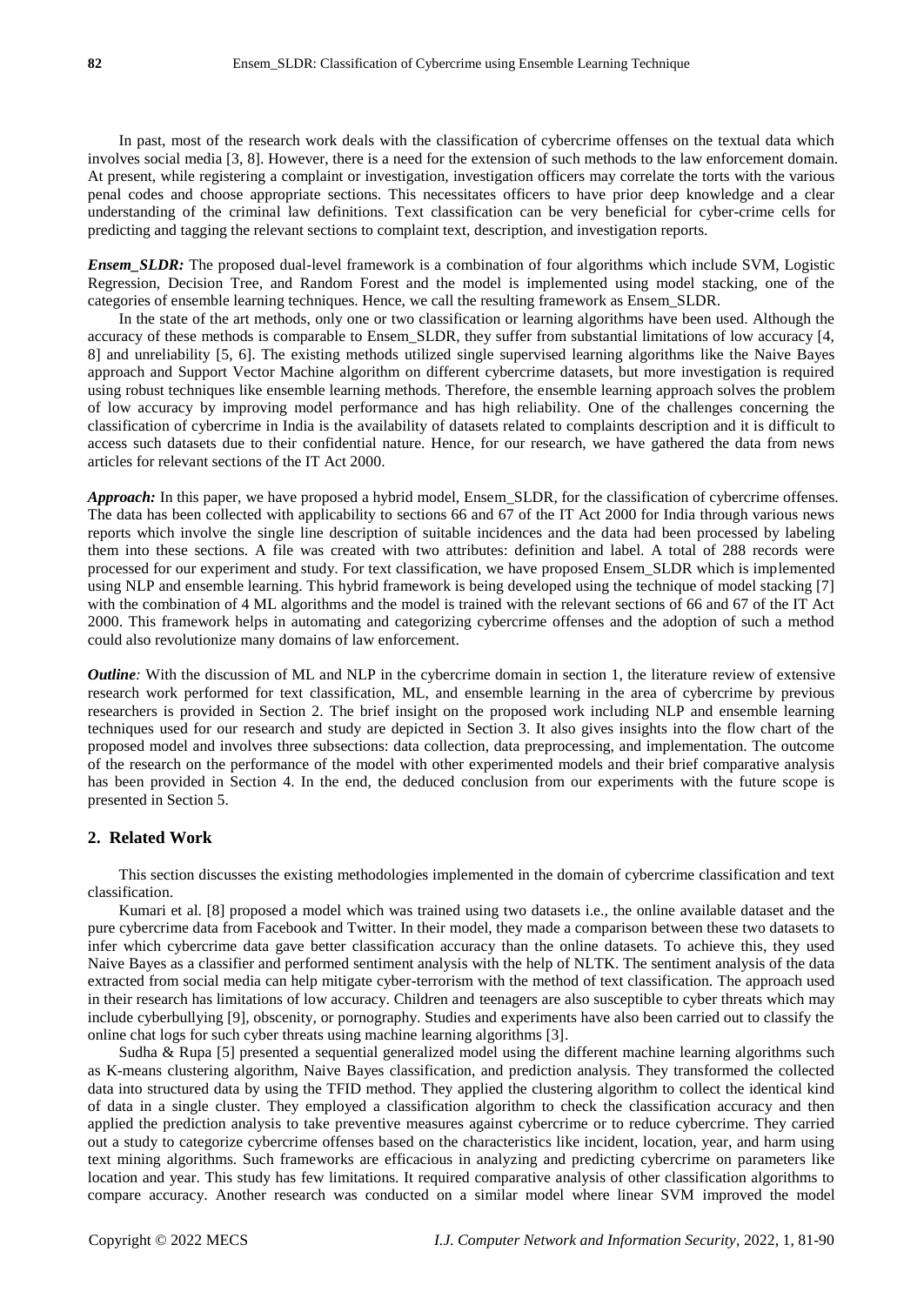performance [6] but this model is implemented only with categorization and clustering of patterns of cybercrime and hence it is restricted to this application only.

Cardoza & Wagh [10] collected cybercrime data from various news articles to study the text analysis framework. They used natural language processing (NLP), linguistic preprocessing, and Parts of Speech (POS) tagging to extract the information which was associated with cybercrime. In addition to this, the data mining algorithms were utilized to get the descriptive details of cybercrime data and perform the analysis.

Lekha & Prakasam [11] introduced a novel architecture using various data mining algorithms: the K-Means algorithm, J48 Prediction tree, and Influenced Association Classifier to predict the cybercrime data within the banking sectors and resolve the available harms. These techniques altogether improved and intensified the prediction precision. However, the efficacy of this model may not be feasible in a different scenario.

Fauzi & Yuniarti [12] developed a model to analyze whether a tweet was a hate speech or not by the application of ensemble ML methodology. Five diverse independent classification algorithms were employed to implement soft voting and hard voting: Naive Bayes, K-Nearest Neighbours, Random Forest, Maximum Entropy, and Support Vector Machine. The outcome of the ensemble method showed an improvement in classification accuracy compared to constituent algorithms. However, the model could be improved with the inclusion of certain features.

Ubing et al. [13] worked on the improvement of the classification accuracy for the detection of a phishing website. With the aid of an employed feature selection algorithm and combining the framework with the ensemble learning technique, it showed a considerable increase in forecasting precision.

Ingole et al. [14] researched the tweets of Engineering Students to understand their problems and complications in their educational experiences. A hybrid approach and sequential architecture were presented, consisting of Naive Bayes and Support Vector Machine, and showed improvement in the precision of the categorization. However, the proposed methodology could be improved with the implementation of better NLP techniques before the input data is given to the hybrid model for classification and the proposed methodology is limited to Twitter data.

Kanakaraj & Guddeti [15] gathered data from Twitter's social networking platforms and incorporated NLP techniques to extract features from tweets. To improve the precision of forecasting, Word Sense Disambiguation was used along with diverse Ensemble classification methods. The entire methodology was found to outperform conventional classification techniques. Extremely randomized trees classification performed better than those of the ensemble approaches but this methodology is limited to sentiment analysis of Twitter posts.

#### **3. Proposed Methodology**

This section presents the proposed work with the explanation of different techniques and has been briefed by a block diagram shown in Fig. 1. The initial process for data pre-processing is covered in sub-section 3.1 and 3.2, followed by feature engineering and ensemble learning methods in subsections 3.3 and 3.4 respectively. Under ensemble learning methods, section 3.4.1 and section 3.4.2 give a brief explanation of model stacking and voting ensemble.



Fig.1. Detailed Structure of Section 3

The proposed methodology is represented with the help of a flow chart in Fig. 2. It shows the brief framework carried out to implement the model. The process initiates with the accumulation of suitably organized data (collected from news articles related to cybercrime), followed by data preprocessing which includes conversion of all the text to lowercase, sentence tokenization, removal of stop words (unnecessary words), and lemmatization. After the text cleaning process, feature engineering is applied to convert the text into a meaningful form that the classification algorithm could comprehend. The feature engineering was implemented with one of the elementary models of NLP, i.e. Bag of Words model. Then, sample data is divided into a suitable ratio, into a train and test set. The sample data inside the training set is given as input to all distinct models and is tuned for the intended accuracy to make the predictions and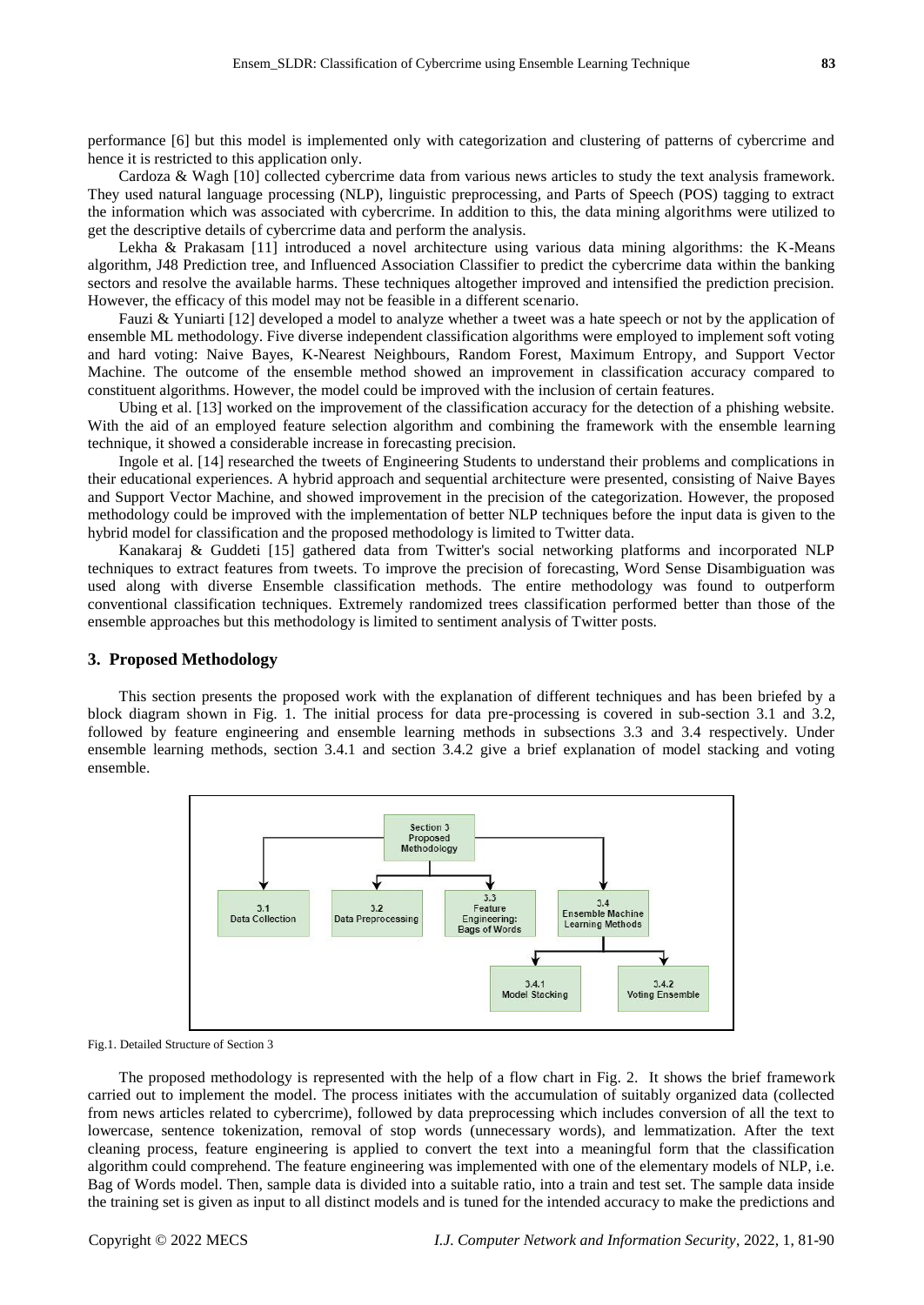the performance was assessed using the test set. The proposed methodology is implemented using a hybrid approach comprising four classification algorithms with the technique of model stacking. In the stacking technique, the first level contains base-level classifiers and their output is supplied to the second level, which contains a meta-classifier. The final prediction is generated by the meta-classifier. In the final step, the model performance was evaluated on various metrics like F1-score, recall, accuracy, and precision. In this research, the performance metrics of all the ensemble learning models are compared to find the best model and all the programming for text analyzer and classifier is carried out with python programming language. The proposed model Ensem\_SLDR is a robust and effective approach for the classification of cybercrime with the implementation of model stacking than the existing hybrid models and individual classifiers [8].



Fig.2. Flowchart of Proposed Hybrid Model (Model Stacking)

#### *3.1. Data Collection*

Since the actual complaint reports for the cybercrime are confidential in real-world scenarios, for the experiment and research, we have collected data through various news reports of Indian journals which involve the single line description of suitable incidences and we have organized and processed by labeling them into two sections, i.e., 66 and 67 of IT Act 2000. The dataset contains two attributes which are definition and label and two groups or classes; 66 and 67. There are 167 instances under the class of section 66 and 121 instances under the class of section 67. Therefore a total of 288 records in the dataset. Fig. 4. shows the view of sample data and Fig. 3. shows the distribution of records for two groups.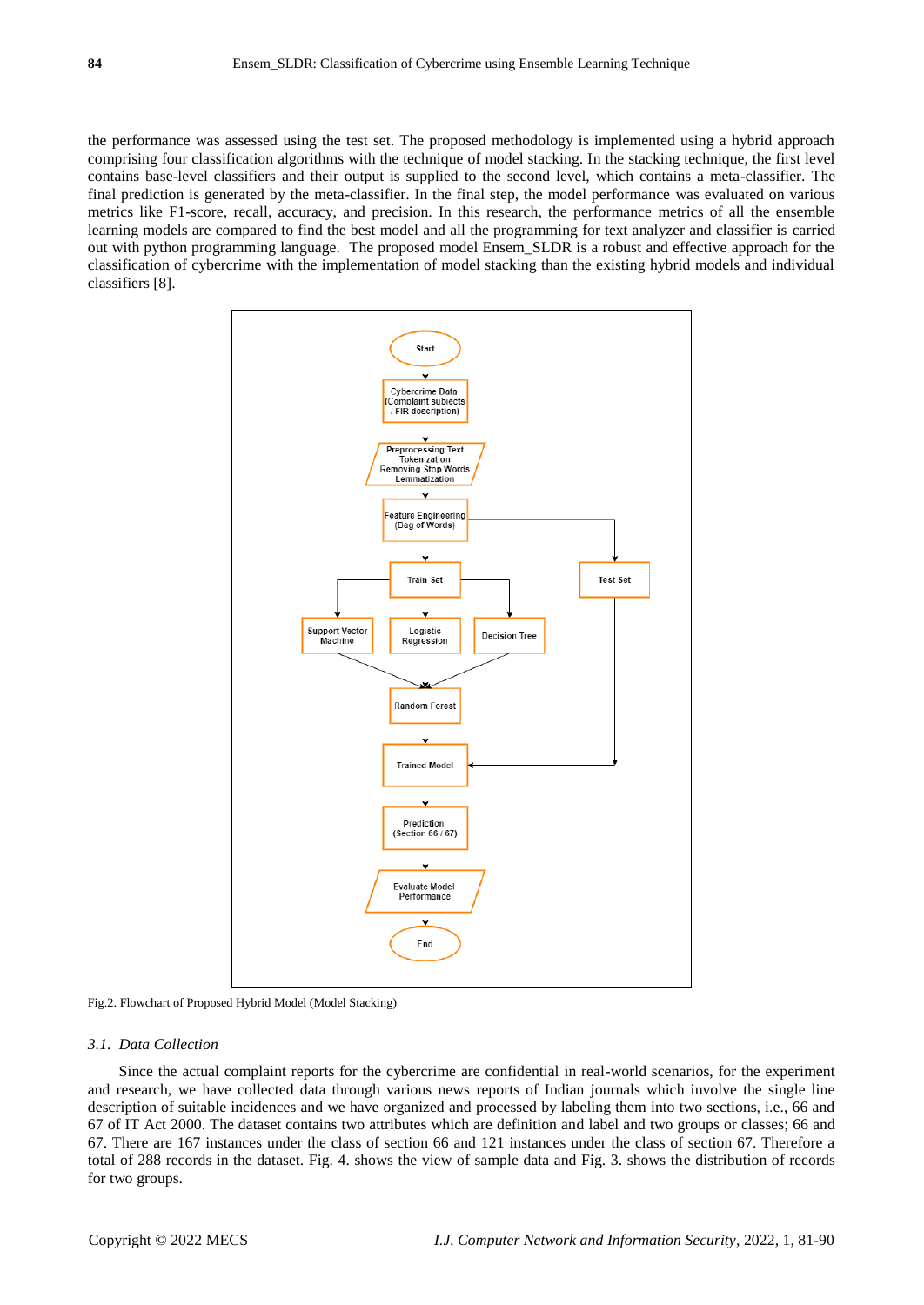

#### Fig.3. Distribution of Dataset

|                | Clipboard<br>$\overline{\sim}$                               | Font         |                        | $\overline{\infty}$ |
|----------------|--------------------------------------------------------------|--------------|------------------------|---------------------|
| 111            | fx                                                           |              |                        |                     |
|                |                                                              |              |                        |                     |
|                | A                                                            | <sub>R</sub> | C                      | D                   |
| $\mathbf{1}$   | <b>Definition</b>                                            | Label        |                        |                     |
| $\overline{2}$ | Your social media profile, bank tra IT Act 2000 Section 66   |              |                        |                     |
| 3              | woman sexually explicit morphed   IT_Act_2000_Section_67     |              |                        |                     |
| 4              | woman sexually explicit morphed IT Act 2000 Section 67       |              |                        |                     |
| 5              | woman had posted her photo on aIT Act 2000 Section 67        |              |                        |                     |
| 6              | with intent to threaten the unity, in IT Act 2000 Section 66 |              |                        |                     |
| $\overline{7}$ | who morphed a minor pictures fro IT Act 2000 Section 67      |              |                        |                     |
| 8              | when the woman had posted her r IT_Act_2000_Section_67       |              |                        |                     |
| 9              | We live in a dangerous world when IT Act 2000 Section 66     |              |                        |                     |
| 10             | was duped of rupees 1,13,668 by a IT Act 2000 Section 66     |              |                        |                     |
| 11             | was allegedly used for sharing pho IT Act 2000 Section 67    |              |                        |                     |
| 12             | vulgar scenes                                                |              | IT Act 2000 Section 67 |                     |
| 13             | video that is grossly offensive or h IT Act 2000 Section 66  |              |                        |                     |
| 14             | victim provided him the PIN, the fr IT Act 2000 Section 66   |              |                        |                     |
| 15             | Using vernacular bad words using (IT Act 2000 Section 66     |              |                        |                     |
| 16             | using derogatory language against IT_Act_2000 Section 66     |              |                        |                     |
| 17             | used to upload several links to her IT Act 2000 Section 67   |              |                        |                     |
| 18             | uploading the victims photos, acculT Act 2000 Section 67     |              |                        |                     |
| 19             | uploading derogatory remarks, pheIT Act 2000 Section 66      |              |                        |                     |
| 20             | uploaded child pornographic contelT Act 2000 Section 67      |              |                        |                     |
| 21             | uploaded an illicit video of a wom. IT_Act_2000_Section_67   |              |                        |                     |
| 22             | Unsuspecting victims would use in IT Act 2000 Section 66     |              |                        |                     |

Fig.4. Cybercrime Dataset (Section 66 and 67)

#### *3.2. Data preprocessing*

Data cleaning is essential to highlight the attributes and filter them as the unstructured text is never directly given as the input to the machine learning algorithm. For this experiment, the process has been carried out using the NLTK library. The text is tokenized and transformed to lowercase to maintain uniformity. To extract distinguishable and unique features from the attribute, stop words (common words or useless words) are removed. Lemmatization is also performed on words to minimize inflectional endings and to compose the source form as in the dictionary. All these steps were constructive in polishing and normalization [16] for the text for the further process of feature extraction, training of the model and classification.

#### *3.3. Feature Engineering: Bag of Words*

The features were extracted from the preprocessed data using one of the chief models of natural language processing, known as Bag of words. This model is based on the computation of occurrences of words within any text data and it is also called the Vector Space Model. It is instrumental in reproducing text data as input feature vector into the machine learning algorithm by vectorizing and transforming the text into a matrix of numeric for which holds the count of words for each record for each of the unique features or words. The framework of this model is primitive and easy to comprehend and is suitable only for small-scale domain-specific and simple NLP applications. It also suffers from limitations like the dilemma of circumstantial perception, the issue of large dimensionality of feature space [17].

#### *3.4. Ensemble machine learning methods*

To enhance the predictive effectiveness, ensemble learning methods function as a catalyst to optimize the model. Although major factors of error in training or learning of model are bias and variance, this technique leverages them and decreases the fluctuation of the model, and transforms the single weak classifiers into a strong learner called metaclassifier [18]. Thus, the reliability and stability of the model expand with high computation cost. Some of the ensemble machine learning techniques include voting, bagging, boosting, and stacking [19].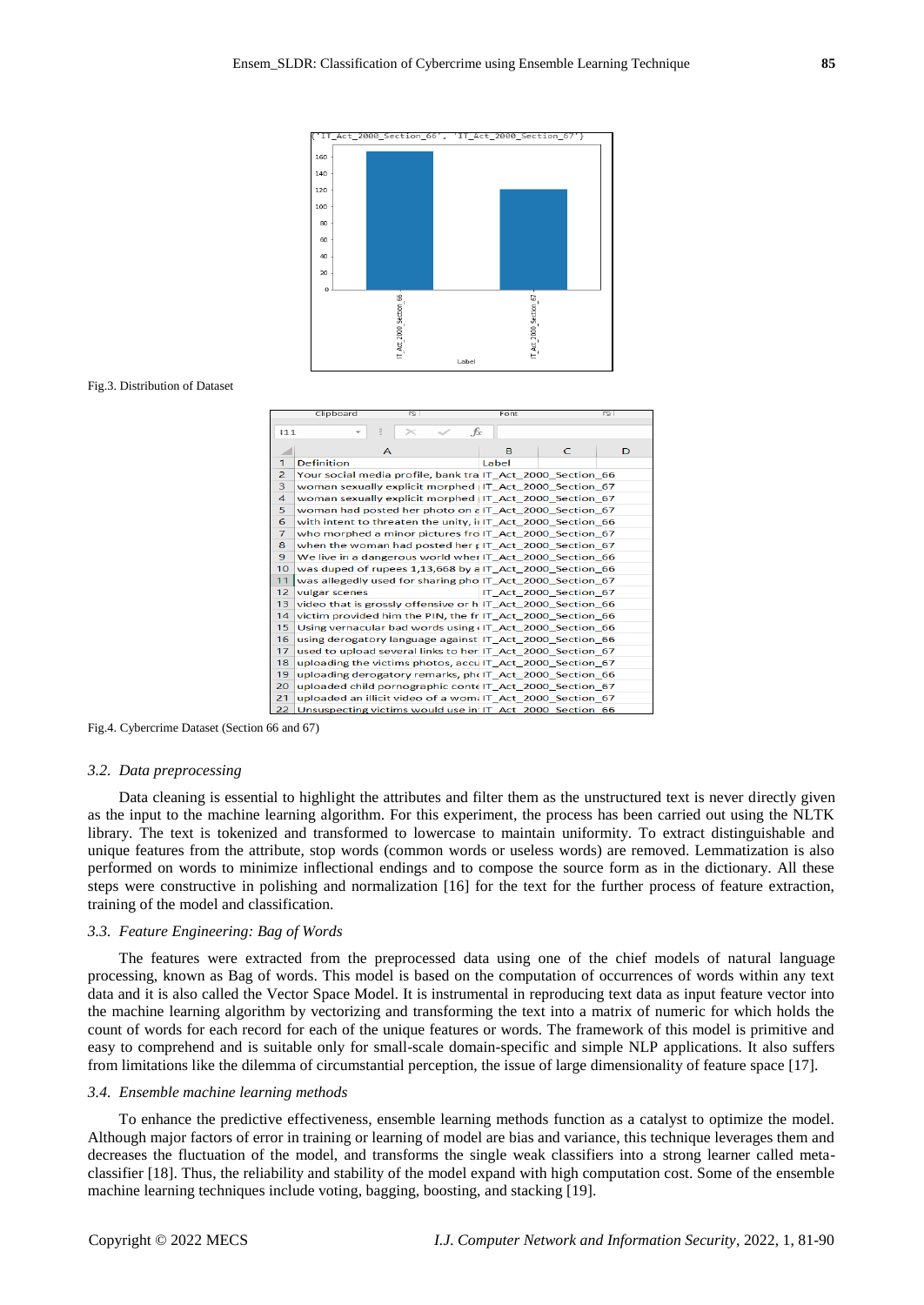In this research, we have implemented a hybrid model *Ensem\_SLDR* using model stacking and have obtained the highest precision. In addition to this, we have experimented with other models such as voting ensemble, Adaboost, XGBoost, Gradient Boosting techniques. The technique AdaBoost is iterative in operation. It constructs a strong classifier by merging multiplex weakly performing classifiers to increase the accuracy. XGBoost (Extreme Gradient Boosting) is a library and an algorithm that employs gradient boosted decision trees devised for fast computation and effective performance. Gradient boosting is a cluster of algorithms usually decision trees which associate many weak learners together to produce a strong predictive model.

#### *A. Model Stacking*

Model Stacking or blending is a popular mechanism that is implemented by associating and unifying diverse base classification algorithms followed by the meta-level classifier [20, 31, 32]. Stacking is the combination of distinct classification learning algorithms {Q1…Qn} on an individual sample dataset. The fundamental stage consists of a set of key or base-level classifiers {A1, A2…An}. The algorithm of model stacking [21] is presented in [23, Fig. 5.]. In the second stage, a meta-level classifier is generated by merging the key classifiers.

In this research, we have proposed the hybrid model *Ensem SLDR* by combining four algorithms through stacking. In the beginning stage, three algorithms are used: Support Vector Machine (SVM), Logistic Regression, and Decision tree. The output of these algorithms is supplied as the input to the second stage which involves a meta-classifier; Random Forest. The output of the second stage gives the final prediction outcome. This dual learning architecture provides the best performance for the classification of cybercrime sections.

> **Input**: Data set  $D = \{(x_1, y_1), (x_2, y_2), ..., (x_m, y_m)\};$  First-level learning algorithm *L1,…,LT;* Second level learning algorithm *L*; **Process**: For  $t = 1, 2, ..., T$ :  $h<sub>i</sub>=L<sub>t</sub>(D)$  % Train a first level individual learner *h*<sub>t</sub> by applying the % firstlevel learning a algorithm *L<sup>t</sup>* to the original data set *D* end; *D `* % Generate a new data set For  $t = 1, 2, ..., m$ : For  $t = 1, 2, ..., T$ :  $z_{it} = h_t(x_i)$  % Use h<sub>t</sub> to classify the training example  $x_i$  end;  $D^{\text{`}} = D^{\text{`}} \cup \{((z_{i1}, z_{i2}, ..., z_{iT}), y_{i})\};$ end ;  $h = L(D)$  % Train the second level learner *h*<sup>'</sup> by applying the second-level % learning algorithm *L* to the new data set  $\overrightarrow{D}$

**Output:** 
$$
H(x) = h'(h_1(x), h_2(x),..., h_T(x))
$$

Fig.5. Steps Involved in Stacking Algorithm

#### *B. Voting Ensemble*

The voting ensemble is based on the principle of a collective decision of base learners through majority voting. This scheme includes different classifiers to be combined and the class or group allocated to a test sample will be the one implied by the majority of constituent classifiers. In the case of a 2-class problem, the groups which can be given as output by model:  $h_i(x) \in \{+1, -1\}$ . The weights w for a simple majority vote, for a weighted vote, can be uniform or non-uniform respectively. Hence the final output of the voting combiner is given by the [22, equation (1)]:

$$
H(x) = sign\left(\sum_{t=1}^{T} w_t h_t(x)\right) \tag{1}
$$

Unlike stacking, the meta-level in voting is devoid of the learning algorithm. To perform this experiment, we used this technique using 3 machine learning classification algorithms: Logistic Regression, Support Vector Machine (SVM), and Decision tree. This architecture also improved performance and precision for classification.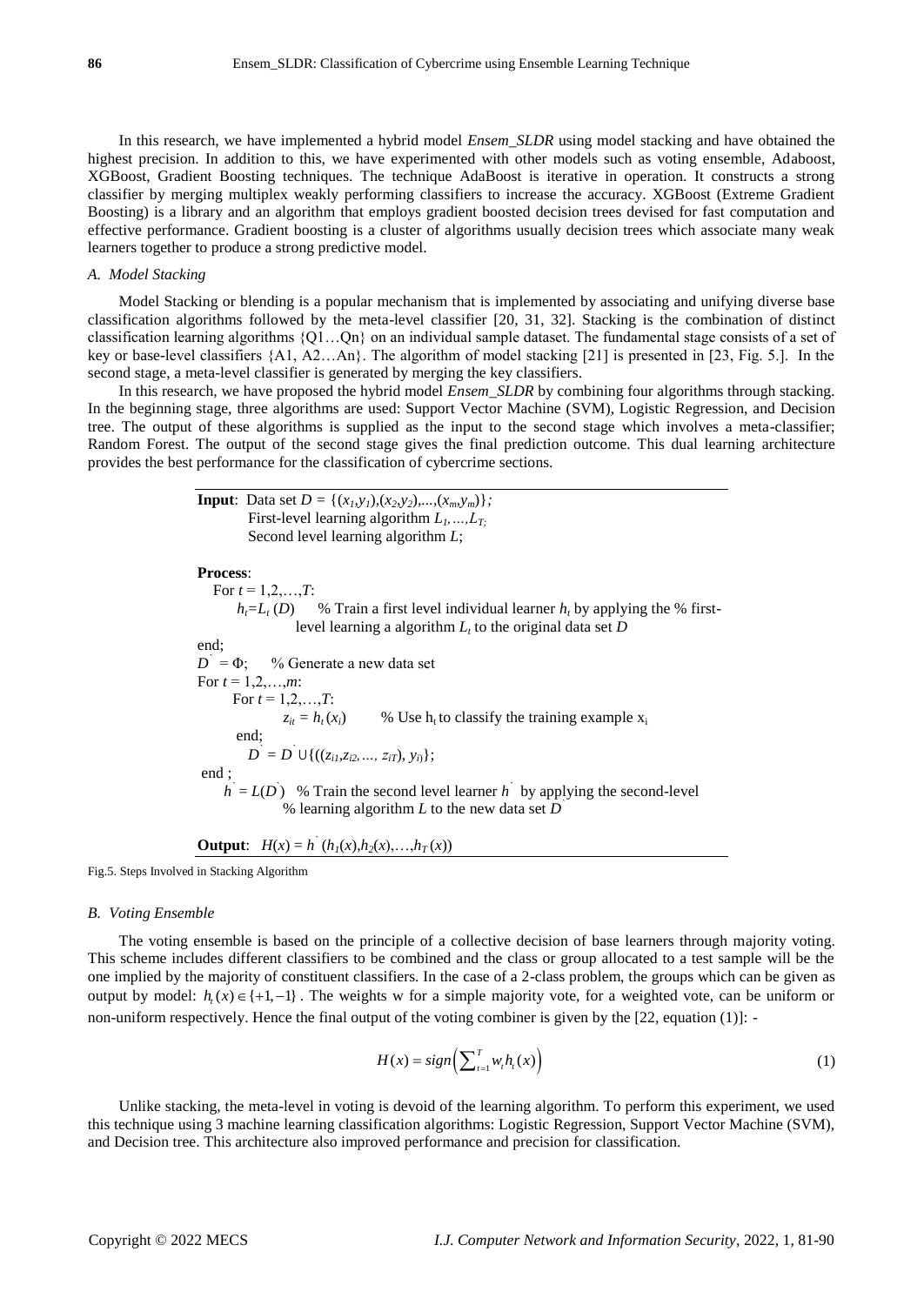### **4. Results and Discussion**

In this research paper, we investigate five ensemble learning techniques for the classification of cybercrime sections 66 and 67. The performance metrics applied for evaluating our model are Recall, Precision, F1 Score, and Accuracy. Sensitivity or Recall can be defined as the ratio of precisely forecasted positive observations to the sum of all observations in the actual class. The ratio of precisely forecasted positive observations to the sum of all positive observations is called precision. F1 Score is the weighted mean of sensitivity and precision and the ratio of precisely forecasted observation to the sum of all observations is known as accuracy. The experimental result shows the proposed hybrid model Ensem\_SLDR which was implemented through the stacking approach shows the best performance with the prediction accuracy of 96.55%, precision 100%, recall 92% and F1 score 96% which is higher than the model implemented using single learning algorithms and other existing models [4, 8]. This model could be effectively employed for the classification of cybercrime data and subjects in cybercrime cells. The accuracy of the voting strategy is 94.83%, which is also good compared to other techniques as shown in Table 1. Gradient Boosting and Adaboost have also been beneficial in improving the accuracy of the classification of the text-based cybercrime data with an accuracy of 93.10%, however, not better than models implemented through stacking and voting. However, the least accurate model is XGBoost with an accuracy of 87.93%. Fig. 6. represents a graph that shows the pictorial representation of the performance of all the experimented models.



Fig.6. Comparative Analysis of Ensemble Learning Algorithms

Table 1. Performance of ensemble machine learning algorithms

| <b>Algorithm</b>         | Accuracy $(\% )$ | <b>Precision</b> | Recall | F1 score |
|--------------------------|------------------|------------------|--------|----------|
| <b>Hybrid Model</b>      | 96.55            | 1.00             | 0.92   | 0.96     |
| <b>Voting Ensemble</b>   | 94.83            | 0.95             | 0.91   | 0.93     |
| <b>XGBoost</b>           | 87.93            | 0.91             | 0.79   | 0.84     |
| <b>Gradient Boosting</b> | 93.10            | 0.95             | 0.88   | 0.91     |
| <b>AdaBoost</b>          | 93.10            | 0.95             | 0.88   | 0.91     |

## **5. Conclusion and Future Work**

The paper analyses the results of the proposed model using machine learning and NLP technologies which is beneficial in tackling the text-based complaints about cybercrime and the corresponding sections regarding the law (section 66 and 67 of IT Act 2000). The unseen text was classified and forecasted according to unique characteristics or features of the data. We collected and processed the data for the research from the news articles and extracted the features using the Bag of Words model. We have applied various ensemble learning techniques for the classification of cybercrime data. The outcome shows that the proposed hybrid model Ensem\_SLDR implemented through model stacking technique, gives excellent performance by having an accuracy of 96.55%, precision 100%, recall 92%, and F1 score 96% which is a better and robust approach than some existing models [8]. Further, it is concluded that the ensemble of individual machine learning algorithms and model stacking helps in increasing the accuracy of the model and is effective than an individual algorithm. The idea of the proposed model could be applied for the classification of different sections of the IT Act 2000 depending upon the size and nature of the available data in data repositories of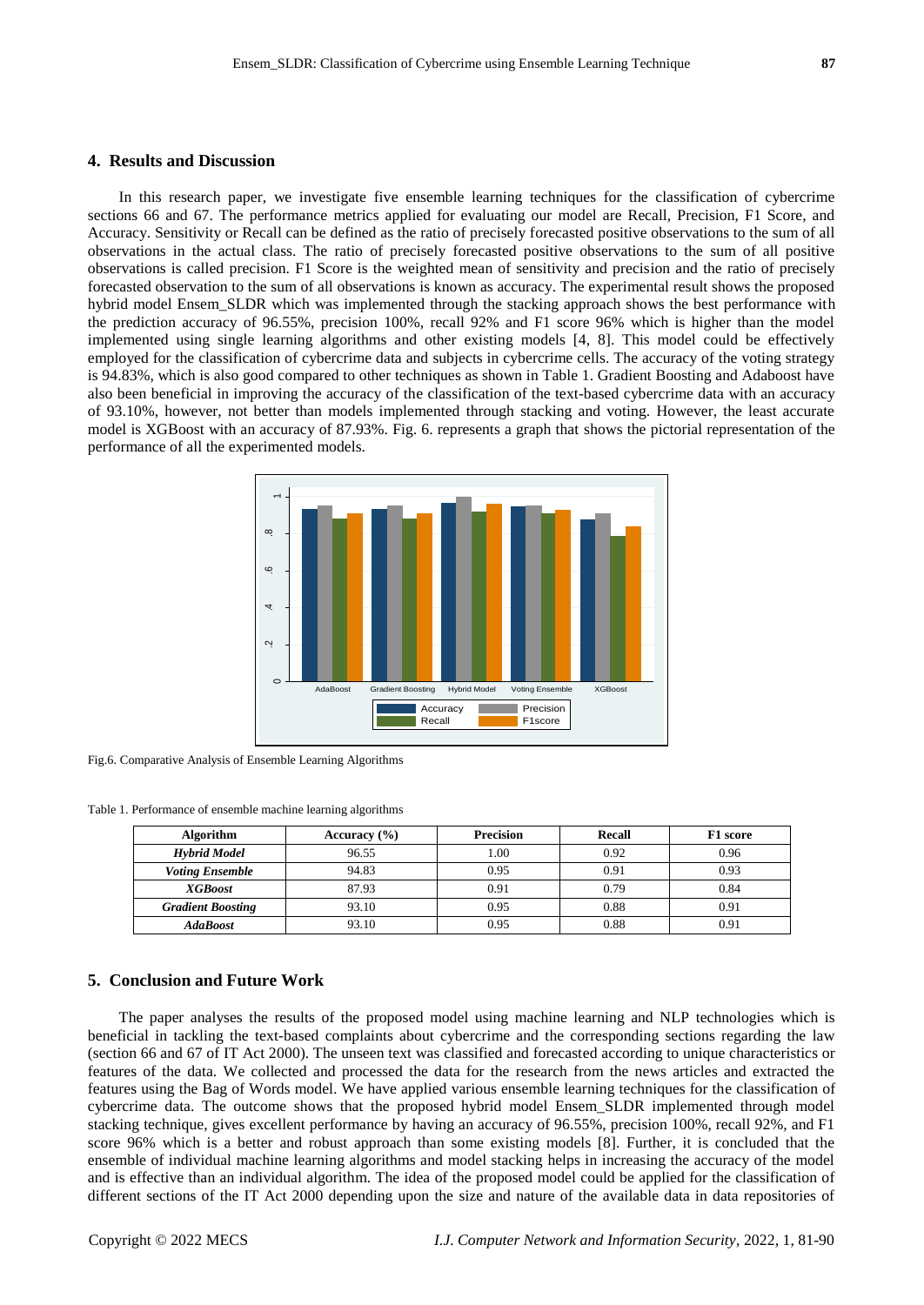cybercrime cells. In addition to this, the proposed model and its approach could be applied to different domains apart from cybercrime taking into account the type of scenario and problem statement.

Our future work would be focused on investigating the proposed work more deeply and using a combination of other better features engineering models with more data samples and deep learning techniques. However, other approaches like NER (Named Entity Recognition) may be beneficial in the extraction of informative data which can be applied to IPC (Indian Penal Code) offenses as well.

## **References**

- [1] van Banerveld M, Kechadi M-T, Le-Khac N-A (2016) A Natural Language Processing Tool for White Collar Crime Investigation. In: Hameurlain A, Küng J, Wagner R, et al (eds) Transactions on Large-Scale Data- and Knowledge-Centered Systems XXIII. Springer Berlin Heidelberg, Berlin, Heidelberg, pp 1–22
- [2] Deshpande DrAdvMrsN, V. P. Institute of Management Studies and Research, Sangli, Affiliated to Shivaji University, Kolhapur, Maharashtra, India (2018) A Brief Study on Cyber Crimes and IT Act in India. Int J Trend Sci Res Dev Special Issue:141–149. https://doi.org/10.31142/ijtsrd18693
- [3] Ngejane CH, Mabuza-Hocquet G, Eloff JHP, Lefophane S (2018) Mitigating Online Sexual Grooming Cybercrime on Social Media Using Machine Learning: A Desktop Survey. In: 2018 International Conference on Advances in Big Data, Computing and Data Communication Systems (icABCD). IEEE, Durban, South Africa, pp 1–6
- [4] Haidar B, Chamoun M, Serhrouchni A (2017) A Multilingual System for Cyberbullying Detection: Arabic Content Detection using Machine Learning. Adv Sci Technol Eng Syst J 2:275–284. https://doi.org/10.25046/aj020634
- [5] Sudha TS, Rupa C (2019) Analysis and Evaluation of Integrated Cyber Crime Offences. In: 2019 Innovations in Power and Advanced Computing Technologies (i-PACT). pp 1–6
- [6] Ch R, Gadekallu TR, Abidi MH, Al-Ahmari A (2020) Computational System to Classify Cyber Crime Offenses using Machine Learning. Sustainability 12:4087. https://doi.org/10.3390/su12104087
- [7] Džeroski S, Ženko B (2004) Is Combining Classifiers with Stacking Better than Selecting the Best One? Mach Learn 54:255– 273. https://doi.org/10.1023/B:MACH.0000015881.36452.6e
- [8] Kumari S, Saquib Z, Pawar S (2018) Machine Learning Approach for Text Classification in Cybercrime. In: 2018 Fourth International Conference on Computing Communication Control and Automation (ICCUBEA). IEEE, Pune, India, pp 1–6
- [9] Andleeb S, Ahmed R, Ahmed Z, Kanwal M (2019) Identification and Classification of Cybercrimes using Text Mining Technique. In: 2019 International Conference on Frontiers of Information Technology (FIT). IEEE, Islamabad, Pakistan, pp 227–2275
- [10] Department of Computer Science, Christ University, Bengaluru-560029, India, Cardoza C, Wagh R, Department of Computer Science, Christ University, Bengaluru-560029, India (2017) Text analysis framework for understanding cyber-crimes. Int J Adv Appl Sci 4:58–63. https://doi.org/10.21833/ijaas.2017.010.010
- [11] Lekha KC, Prakasam S (2017) Data mining techniques in detecting and predicting cyber crimes in banking sector. In: 2017 International Conference on Energy, Communication, Data Analytics and Soft Computing (ICECDS). IEEE, Chennai, pp 1639–1643
- [12] Fauzi MA, Yuniarti A (2018) Ensemble Method for Indonesian Twitter Hate Speech Detection. Indones J Electr Eng Comput Sci 11:294. https://doi.org/10.11591/ijeecs.v11.i1.pp294-299
- [13] Ubing AA, Kamilia S, Abdullah A, et al (2019) Phishing Website Detection: An Improved Accuracy through Feature Selection and Ensemble Learning. Int J Adv Comput Sci Appl 10:. https://doi.org/10.14569/IJACSA.2019.0100133
- [14] Ingole P, Bhoir S, Vidhate AV (2018) Hybrid Model for Text Classification. In: 2018 Second International Conference on Electronics, Communication and Aerospace Technology (ICECA). IEEE, Coimbatore, pp 450–458
- [15] Kanakaraj M, Guddeti RMR (2015) Performance Analysis of Ensemble Methods on Twitter Sentiment Analysis using NLP Techniques. 2
- [16] Han P, Shen S, Wang D, Liu Y The Influence of Word Normalization in English Document Clustering. 5
- [17] Wang F, Wang Z, Li Z, Wen J-R (2014) Concept-based Short Text Classification and Ranking. In: Proceedings of the 23rd ACM International Conference on Conference on Information and Knowledge Management - CIKM '14. ACM Press, Shanghai, China, pp 1069–1078
- [18] Bian W, Wang C, Ye Z, Yan L (2019) Emotional Text Analysis Based on Ensemble Learning of Three Different Classification Algorithms. In: 2019 10th IEEE International Conference on Intelligent Data Acquisition and Advanced Computing Systems: Technology and Applications (IDAACS). IEEE, Metz, France, pp 938–941
- [19] Khanday AMUD, Rabani ST, Khan QR, et al (2020) Machine learning based approaches for detecting COVID-19 using clinical text data. Int J Inf Technol 12:731–739. https://doi.org/10.1007/s41870-020-00495-9
- [20] Li Y, Chen W (2020) A Comparative Performance Assessment of Ensemble Learning for Credit Scoring. Mathematics 8:1756. https://doi.org/10.3390/math8101756
- [21] Wang G, Hao J, Ma J, Jiang H (2011) A comparative assessment of ensemble learning for credit scoring. Expert Syst Appl 38:223–230. https://doi.org/10.1016/j.eswa.2010.06.048
- [22] Brown G (2010) Ensemble Learning. In: Sammut C, Webb GI (eds) Encyclopedia of Machine Learning. Springer US, Boston, MA, pp 312–320
- [23] O. O. Olasehinde, O. V. Johnson and O. C. Olayemi, "Evaluation Of Selected Meta Learning Algorithms For The Prediction Improvement Of Network Intrusion Detection System," 2020 International Conference in Mathematics, Computer Engineering and Computer Science (ICMCECS), Ayobo, Nigeria, 2020, pp. 1-7, doi: 10.1109/ICMCECS47690.2020.240893.
- [24] Amit Pandey, Achin Jain,"Comparative Analysis of KNN Algorithm using Various Normalization Techniques", International Journal of Computer Network and Information Security(IJCNIS), Vol.9, No.11, pp.36-42, 2017.DOI: 10.5815/ijcnis.2017.11.04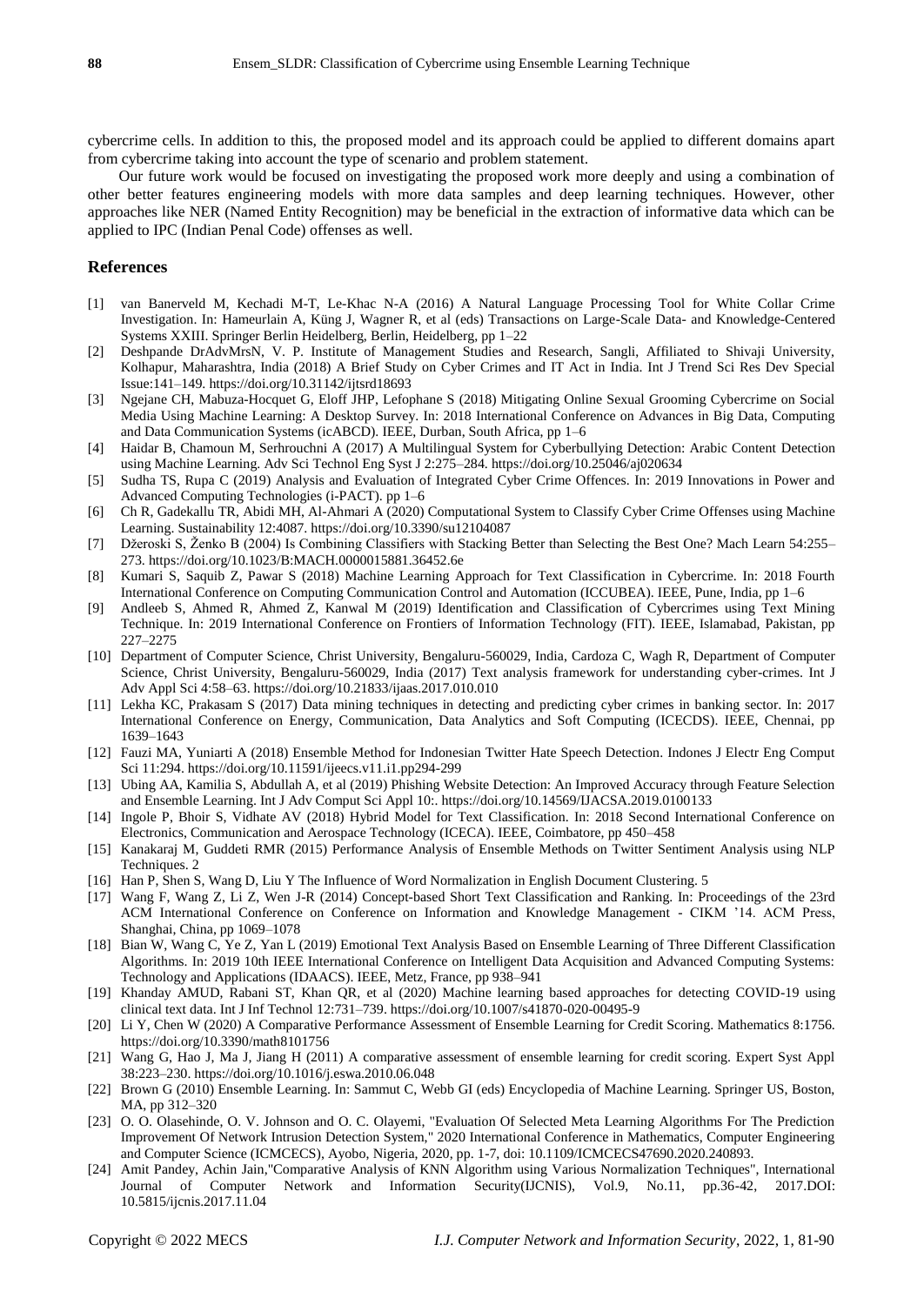- [25] Shubham Bauskar, Vijay Badole, Prajal Jain, Meenu Chawla, " Natural Language Processing based Hybrid Model for Detecting Fake News Using Content-Based Features and Social Features", International Journal of Information Engineering and Electronic Business(IJIEEB), Vol.11, No.4, pp. 1-10, 2019. DOI: 10.5815/ijieeb.2019.04.01
- [26] Volodymyr Tolubko, Viktor Vyshnivskyi, Vadym Mukhin, Halyna Haidur, Nadiia Dovzhenko, Oleh Ilin, Volodymyr Vasylenko, "Method for Determination of Cyber Threats Based on Machine Learning for Real-Time Information System", International Journal of Intelligent Systems and Applications(IJISA), Vol.10, No.8, pp.11-18, 2018. DOI: 10.5815/ijisa.2018.08.02
- [27] Semih Sevim, Sevinç İlhan Omurca, Ekin Ekinci, "An Ensemble Model using a BabelNet Enriched Document Space for Twitter Sentiment Classification", International Journal of Information Technology and Computer Science(IJITCS), Vol.10, No.1, pp.24-31, 2018. DOI: 10.5815/ijitcs.2018.01.03
- [28] Raghad Khweiled, Mahmoud Jazzar, Derar Eleyan, "Cybercrimes during COVID -19 Pandemic ", International Journal of Information Engineering and Electronic Business(IJIEEB), Vol.13, No.2, pp. 1-10, 2021. DOI: 10.5815/ijieeb.2021.02.01
- [29] Dimple Tiwari, Nanhay Singh, "Ensemble Approach for Twitter Sentiment Analysis", International Journal of Information Technology and Computer Science(IJITCS), Vol.11, No.8, pp.20-26, 2019. DOI: 10.5815/ijitcs.2019.08.03
- [30] Mohammad Mojaveriyan, Hossein Ebrahimpour-komleh, Seyed jalaleddin Mousavirad,"IGICA: A Hybrid Feature Selection Approach in Text Categorization", International Journal of Intelligent Systems and Applications(IJISA), Vol.8, No.3, pp.42-47, 2016. DOI: 10.5815/ijisa.2016.03.05
- [31] Bodunde Akinyemi, Oluwakemi Adewusi, Adedoyin Oyebade, "An Improved Classification Model for Fake News Detection in Social Media", International Journal of Information Technology and Computer Science(IJITCS), Vol.12, No.1, pp.34-43, 2020. DOI: 10.5815/ijitcs.2020.01.05
- [32] Yasin Görmez, Yunus E. Işık, Mustafa Temiz, Zafer Aydın, "FBSEM: A Novel Feature-Based Stacked Ensemble Method for Sentiment Analysis' Comments in E-Government", International Journal of Information Technology and Computer Science(IJITCS), Vol.12, No.6, pp.11-22, 2020. DOI: 10.5815/ijitcs.2020.06.02

#### **Authors' Profiles**



**Hemakshi Pandey** is a student at Bhagwan Parshuram Institute of Technology, New Delhi (Affiliated to Guru Gobind Singh Indraprastha University, Delhi) pursuing the bachelor of technology in Computer Science Engineering. Her area of interest includes Data Structures, Machine Learning and Natural Language Processing.



**Riya Goyal** is a student at Bhagwan Parshuram Institute of Technology, New Delhi (Affiliated to Guru Gobind Singh Indraprastha University, Delhi) pursuing the bachelor of technology in Computer Science Engineering. Her area of interest is Artificial Intelligence.



**Dr. Deepali Virmani** is Head of the Department and Professor in the Department of Computer Science and Engineering at Bhagwan Parshuram Institute of Technology affiliated to GGSIPU, New Delhi. Dr. Deepali Virmani has received her B.Tech. degree in Computer Science from MDU, Rohtak, M.Tech. degree in Information Technology, from GGSIPU, and the Ph.D. degree in Computer Science from Delhi University,India. She has an innovative work experience of more than 19 years in both research and academics. She has published more than 90 research papers in International journals/National journals/International conferences of repute. She works in a multi-disciplinary environment involving sensor networks, web intelligence, data mining and intelligent information retrieval systems and machine learning applied to various real-world problems. Dr.

Virmani has more than 500+ academic citations index as per Google Scholar .She has guided more than 70 B.Tech Projects. Presently, she is guiding many Ph.D. scholars registered with reputed universities like GGSIPU and UPTU. She is branch counselor of BPIT-IEEE student chapter and BPIT- CSI student branch. She is the remote center coordinator for IIT Bombay, Spoken Tutorial IIT Bombay, IIT Kharagpur, and Virtual Labs IIT Delhi. She is the associate editor of journal Open Computer Science De Grutyer and also on the reviewer board of various IEEE transactions, Elsevier and Springer journals. She has organized many professional activities like FDPs, workshops, expert lectures and conferences. She has been the session chair in National/International conferences. Her papers have won Best Paper Award at various International Conferences. She has won Best Researcher Award and Best Faculty Award at BPIT. She has been awarded Excellence in Research Award by International Research Awards on New Science Inventions.